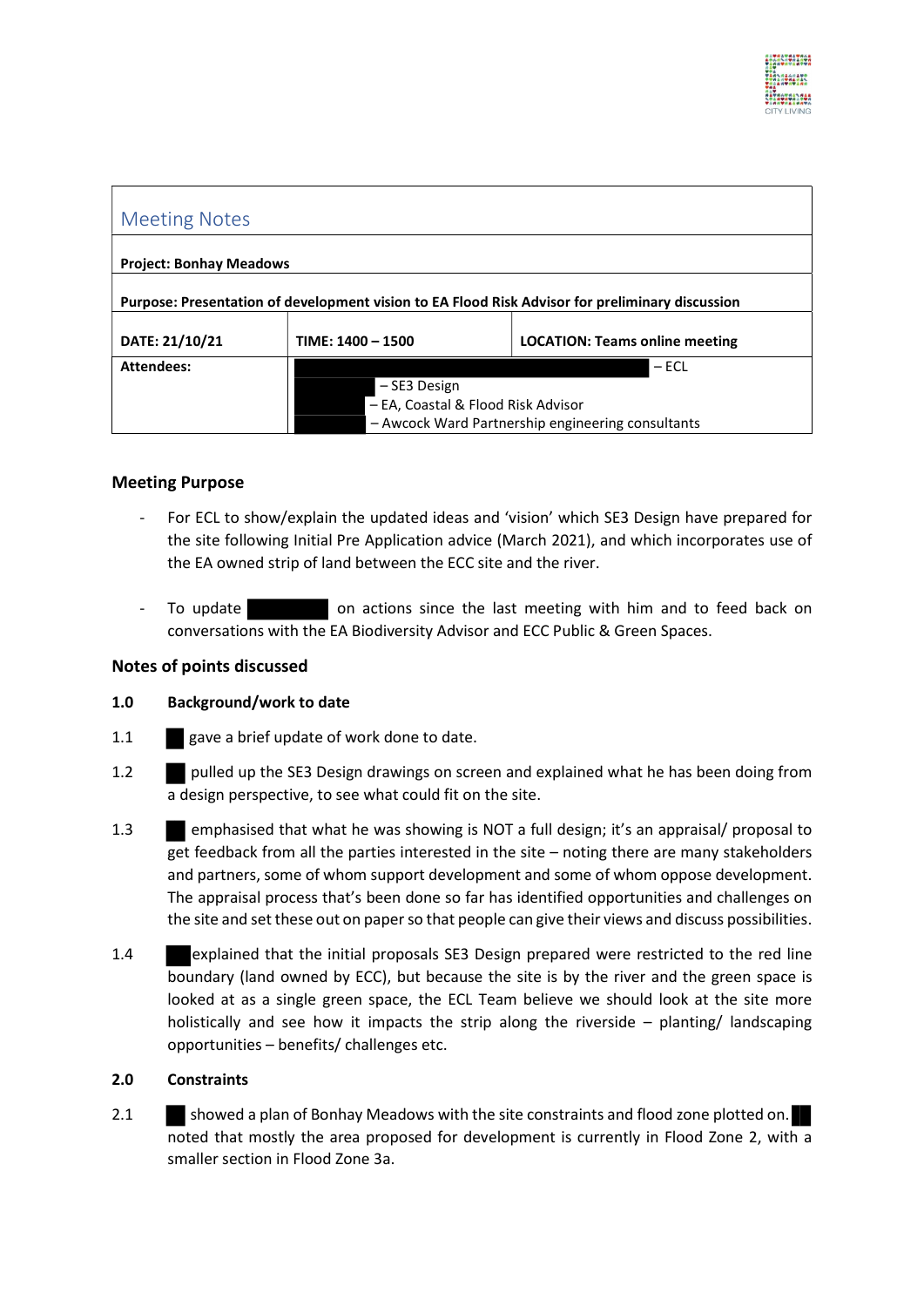

- 2.2 talked through other constraints which SE3 have marked on the plan of the site. These include tree constraints, Conservation Area constraints, Traffic, SWW attenuation tank, access requirements to the SWW and Flood Defence which needs to be maintained.
- 2.3 noted that the above constraints limit the space for development to quite a small area which is mainly to the south, but with some opportunity to the north of the site.

## 3.0 Proposals/ 'Vision' ideas

- 3.1 noted the site benefits a riverside location and good solar daylight penetration.
- 3.2 SE3 proposal maintains the flood protection based on EA advice that there is an opportunity to integrate the flood defence into the structure if building is kept above flood barrier levels (inhabited spaces as a higher level).
- 3.3 explained the proposal is to maintain a line of flood defence under our buildings and maintain the existing flood gate/ possible realign/ relocate it slightly according to the position of the building to the north.
- 3.4 confirmed that the layout proposed for any development will also account for the requirement that EA vehicle access to the riverside and SWW equipment needs to be maintained.
- 3.5 showed two design ideas that SE3 have drawn for discussion, emphasising that what is shown are just possible 'visions' for the site not a developed design. explained that the first option only looks as the buildings in isolation, without looking at the site as a whole and considering outside spaces. The second option maximise views and makes different qualities of use across the site, responding to outside spaces and picks up the external areas to maximise river frontage.
- 3.6 explained that SE3 Design 'vision' has been informed by conversations with ECC Public and Green Space team aspirations and also by thinking about how we can give something back when we redevelop the site for the community (Improve surveillance/ community/ create a destination).
- 3.7 showed some precedent images of other Cities opening up waterfrontage to make the water surface more accessible to all people  $-\blacksquare$  noted that in Exeter we already have this at the canal basin, but not so much upriver.
- 3.8 explained that SE3 have been looking at whether there is an opportunity to combine the sites in a simple way (i.e., the ECC Bonhay Meadows site and the EA owned strip of land between Bonhay Meadow and the river's edge.)
- 3.9 described what was shown on screen, explaining the residential/ commercial blocks are placed at the higher level, with terracing down to the river to create visual surveillance over the river. suggested the potential for something like a mobile coffee van to be located on the terracing – and perhaps incorporating a simple pier to give public access down on to the river for water sports and activities. Inoted we are aware water depth is poor at this location, highlighting that at this stage of the process the project team is thinking about what the development can offer for people in St David's area of Exeter. The vision is to make the space at the embankment more accessible at lower levels and create an access to the water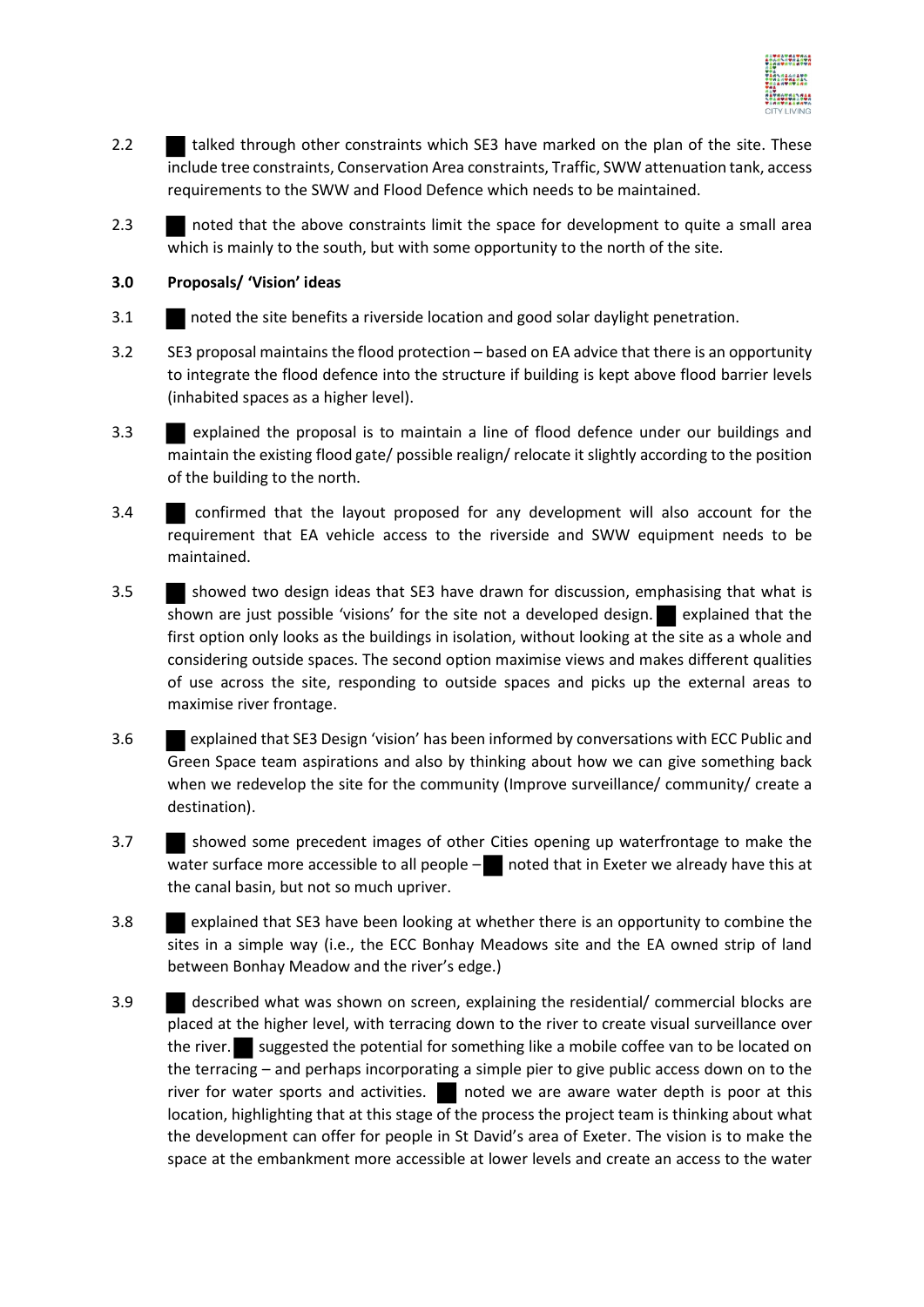

somehow – a destination, public open space – with potential to connect the development to existing cycle routes.

### 4.0 Flood Risk response

- 4.1 noted it was useful to see the plans and have explain the vision as it helps him understand some of the ideas being considered.
- 4.2 noted that from an EA Flood Risk Advisor point of view there is nothing in the proposals he would see as a 'show stoppers', but highlighted that he is only commenting for the EA from a flood risk perspective and that the EA Estates/Assets/Biodiversity Teams might have different opinions.
- 4.3 With regard to development at the river's edge/into the river, advised that anything that would slow water down would be a no, but noted that until proposals are modelled, he doesn't know what the effect is - how big a pier could be, how far it could stick out.
- 4.4 commented that development of terracing to the lower area should not cause too many problems – noting it may produce eddies etc in the flow of flood water (this runs at 800 cubic meters per second). noted it is beneficial that the site is located on the inside of the river bend, however, any terracing would need to be sloped properly and will inevitably get some browning and mud. noted the designers will need to take care not to create an area that attracts geese or swans to cluster/ poop as it is very smelly and cleaning is expensive! observed that trees/ planting incorporated into the terracing could act as a debris trap and would need consideration at the design stage. Suggested that the EA has probably considered/ looked at ideas like this in other locations for improvement projects they have done and ruled out inclusion on the grounds of cost/maintenance overhead or similar.
- 4.5 noted that the proposals maintain access with a clear vehicular route down to the river channel. was concerned with the positioning of the northern building as currently shown as it creates a sharp turn down to the river channel if a flatbed lorry carrying equipment needed to get access. advised the building shape may need to change to enable access, noting that as long as the EA can get through the gate and turn to get down to the river channel a building at this end of the site would be ok.
- 4.6 noted that flood resilience techniques would need to be incorporated into the building construction, especially with commercial use on the ground floor. **a** advised the EA would need to think about what to do if the defence requires further adaptation in 40/50 years and ensure this is incorporated into any development design ( $\Box$  noted this doesn't rule things out, just need to think about it, suggesting more freeboard in the ground floor would likely be requested.)
- 4.7 noted that the EA are expecting to receive the modelling of how the new defence performs in December and explained to IA that once complete the Model will be openly available for use/ adaptation to show that any development on the site doesn't affect the flood defence system.
- 4.8 suggested that there is precedent for EA Estates giving up land/ selling land for improvements. noted that key for this proposal will be establishing appropriate liability for maintenance of the defence and EA confidence that a responsible body will look after the